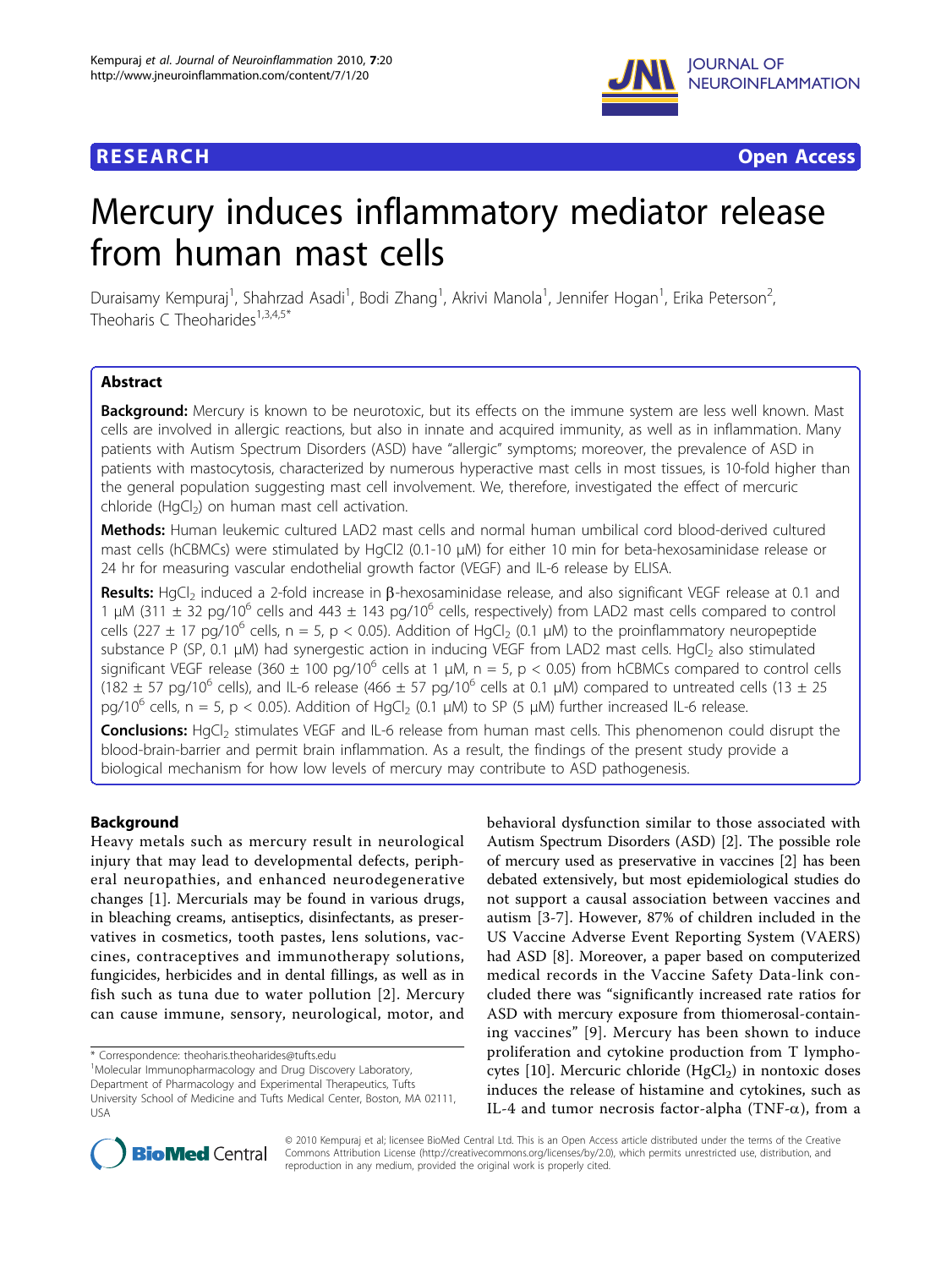murine mast cell line and from mouse bone marrow-derived cultured mast cells [[11\]](#page-5-0). HgCl<sub>2</sub> (100  $\mu$ M) also enhances immunoglobulin E-mediated mediator release from human basophils [[12\]](#page-5-0), and histamine release from a rat basophil cell line (RBL-2H3) [[13\]](#page-5-0).

We, therefore, investigated whether  $HgCl<sub>2</sub>$  could stimulate human mast cells, an action that could be enhanced in subjects who already have an atopic background.

# Methods

 $HgCl<sub>2</sub>$  was obtained from Fluka Chemical Corp. (Milwaukee, WI) and was diluted in Dulbecco's phosphate buffered saline (DPBS, GIBCO, Grand Island, NY) on the day of the experiments.

## Human mast cell culture

LAD2 and human umbilical cord blood-derived cultured mast cells (hCBMCs) were cultured as previously described [\[14](#page-5-0),[15\]](#page-5-0). Umbilical cord blood was collected as approved by the Tufts Medical Center's (Boston, MA) Investigation Review Board in tubes containing 10 U/ml heparin, blood was diluted 1:2 with DPBS, GIBCO) containing 2 mM ethylenediaminetetraacetic acid (Sigma, St. Louis, MO). Non-phagocytic mononuclear cells were separated by density-gradient centrifugation using Lymphocyte Separation Medium (LSM) from Organon Teknika Corp. (Durham, NC). The isolation of hematopoietic stem and progenitor cells (CD34<sup>+</sup>) was performed by positive selection of AC133-expressing cells by magnetic-associated cell sorting (MACS) using an AC133 cell isolation kit (Milltenyi Biotec, Auburn, CA) as reported previously [[15,16](#page-5-0)]. CD34<sup>+</sup> cells were suspended in AIM-V Medium (GIBCO BRL), supplemented with 100 to 200 ng/ml recombinant human stem cell factor (rhSCF, Amgen, Thousand Oaks, CA), 50 ng/ml IL-6 (Millipore, Temecula, CA) and cultured for 12 to 16 weeks. During this culture period, the cells were washed with DPBS every week and resuspended using fresh culture medium. The purity of hCBMCs was evaluated by immunocytochemical staining for tryptase as previously described [[15](#page-5-0)]. Mast cell viability was determined by Trypan blue (0.3%) exclusion method. LAD2 cells cultured over 10 days and hCBMCs cultured over 12 weeks were used for the experiments.

# Histamine assay

LAD2 or hCBMCs cells were washed with DPBS and mast cell media, once in each. Cell suspensions  $(5 \times 10^4)$ cells per tube, 500 μl/sample) were preincubated with either the neuropeptide substance  $P(SP, 0.1-2 \mu M)$  or anti-IgE (10  $\mu$ g/ml) as positive controls, or HgCl<sub>2</sub> (1-10) μM) for 30 min. After the reaction, the cells were centrifuged and the supernatant fluid was collected.

Histamine levels were assayed using EIA histamine kit (# IM2015; Immunotech, Beckman Coulter Company, France) as per the directions. Histamine release was calculated as percent of total.

## b-Hexosaminidase assay

 $\beta$ -Hexosaminidase release, as an index of mast cell degranulation, was assayed using a fluorometric assay as previously reported [\[17](#page-5-0)]. Briefly,  $\beta$ -hexosaminidase activity in the supernatant fluid and cell lysates (LAD2 cells,  $0.5 \times 10^5$ /tube, were lysed with 1% Triton X-100 to measure residual cell-associated  $\beta$ -hexosaminidase) were incubated with substrate solution (p-nitrophenyl-Nacetyl-b-D-glucosaminide from Sigma, St Louis, MO) in 0.1 M citrate buffer (pH 4.5) for 60 min at 37°C. The reaction was terminated by the addition 0.2 M NaOH/ 0.2 M glycine. Absorbance was read at 405 nm in an enzyme-linked immunosorbent assay reader, and the results are expressed as the percentage of  $\beta$ -hexosaminidase activity released over the total.

### Cytokine assay

LAD2 cells or hCBMCs were washed with DPBS, sterile Tyrode's buffer, and plain culture medium, once in each, and were suspended in complete culture medium without IL-6 (for hCBMCs). The LAD 2 cells or hCBMCs  $(2 \times 10^5 \text{ cells/well}/200 \text{ µl})$  were plated in 96well, flat-bottom Falcon cell culture plates (Becton Dickinson) and were pre-incubated for 15 min at 37°C in a 5%  $CO<sub>2</sub>$  incubator. The cells were then incubated with either neuropeptide SP (0.1-2  $\mu$ M) or HgCl<sub>2</sub> (1-10  $\mu$ M) for 24 hours at 37°C. Control cells were treated with equal volumes of only the respective culture medium. After the reaction time, plates were centrifuged and the supernatant medium was gently collected from the wells and stored at -80°C until the cytokines were measured by enzyme-linked immunosorbent assay (ELISA) using a commercial kit (Quantikine, R&D Systems, Minneapolis, MN), as reported previously [\[18](#page-5-0)]. The minimum detectable levels of VEGF and IL-6 were 5 pg/ml. Cell viability was assessed at 1 hour and at 24 hours using the Trypan blue exclusion method.

### Statistical analysis

All conditions were performed in triplicate, and all experiments were repeated five times ( $n = 5$ ). Results are presented as mean  $\pm$  SD. Data from two conditions, such as stimulated and control samples, were compared using the Unpaired 2-tailed Student's t-test. Significance of comparisons is denoted by  $p < 0.05$ .

# Results

## Effects of  $HgCl<sub>2</sub>$  on mast cell viability

LAD2 mast cells and hCBMCs were incubated with  $HgCl<sub>2</sub>$  for 1 hour or for 24 hours in their respective media, and cell viability was assessed by Trypan blue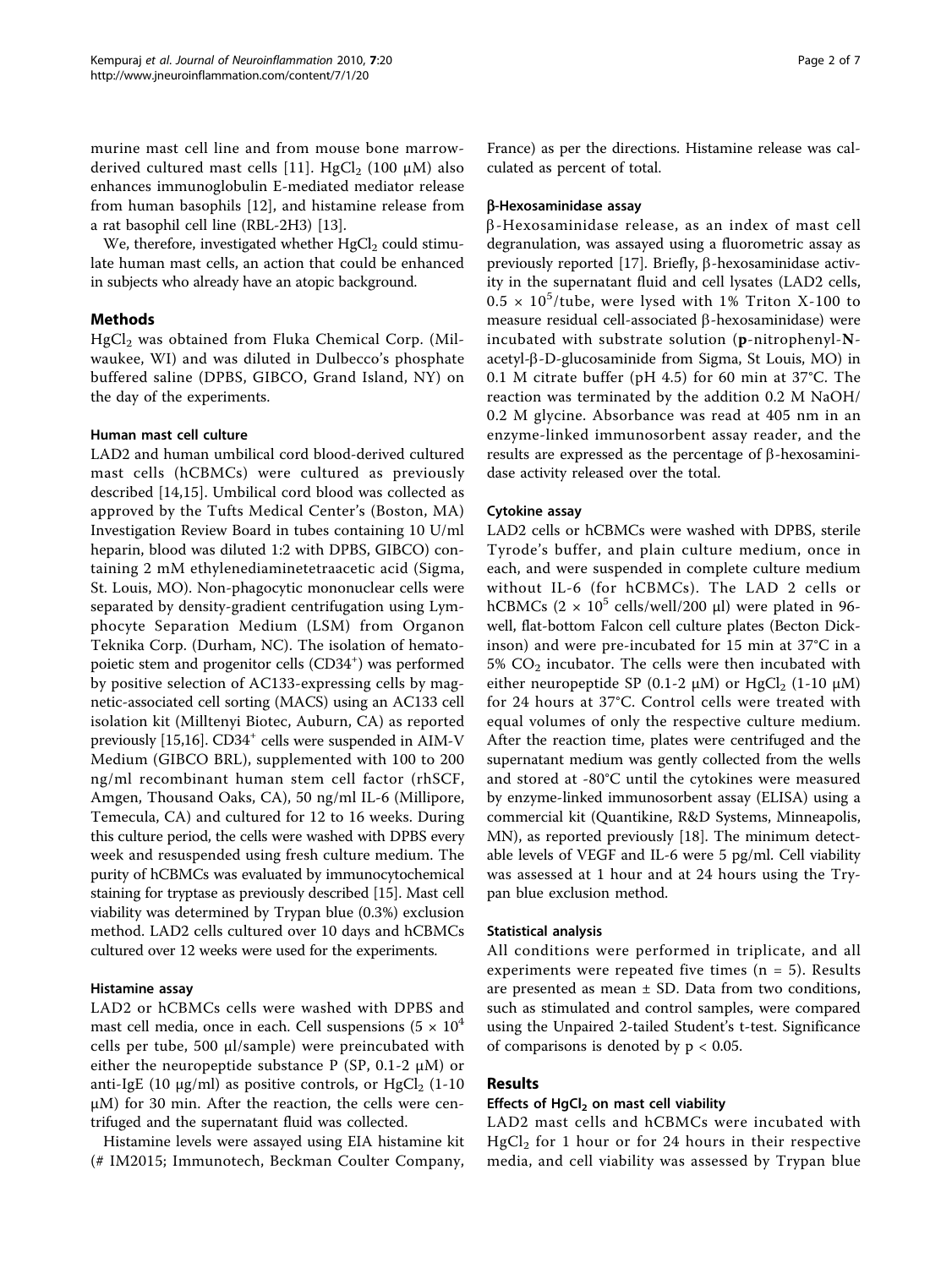exclusion.  $HgCl<sub>2</sub>$  reduced viability of LAD2 mast cells in culture medium only slightly (10%), only at concentration of 10 μM, and only after 24 hours of incubation  $(n = 3, Fig. 1A)$ . HgCl<sub>2</sub> reduced viability of hCBMCs by 25% at concentration of 10 μM after 24 hours of incubation ( $n = 5$ ; Fig. 1B).

## Effects of HgCl<sub>2</sub> on LAD2 mast cell histamine release

We first tried to study the effect of  $HgCl<sub>2</sub>$  on mast cell histamine release. We assayed histamine release from LAD2 mast cells and hCBMCs after incubation with HgCl<sub>2</sub> (1-10 μM) for another 30 min at 37<sup>°</sup>C in Tyrode's buffer. Addition of  $HgCl<sub>2</sub>$  for 30 min induced statistically significant histamine release from hCBMCs, compared to control cells, at  $HgCl<sub>2</sub>$  concentrations of 0.1 and  $1 \mu$ M. However, as the results were inconsistent due to interference of  $HgCl<sub>2</sub>$  with the histamine assay, we do not present them. Instead, we investigated the effect of HgCl<sub>2</sub> on the release of  $\beta$ -hexosaminidase, another secretory granule marker that is released in parallel with histamine. Only 10  $\mu$ M HgCl<sub>2</sub> was able to induce a 2-fold increase in  $\beta$ -hexosaminidase release (Fig. [2A](#page-3-0),  $n = 5$ ,  $p < 0.05$ ).

# Effects of  $HgCl<sub>2</sub>$  on LAD2 mast cell VEGF release

We then investigated whether  $HgCl<sub>2</sub>$  could stimulate release of proinflammatory mediators from mast cells. LAD2 mast cells released significantly more VEGF at HgCl<sub>2</sub> concentrations of 0.1 and 1 μM (311  $\pm$  32 pg/10<sup>6</sup> cells and  $443 \pm 143$  pg/10<sup>6</sup> cells, respectively, compared to 227  $\pm$  17 pg/10<sup>6</sup> cells for control cells, p < 0.05, Fig. [2B](#page-3-0)). HgCl<sub>2</sub> (0.1  $\mu$ M) had a statistically significant synergistic effect on LAD2 mast cell VEGF release (693 ± 102 pg/106 cells) when added with SP (0.1  $\mu$ M) (Fig. [2B\)](#page-3-0). Combinations of higher concentrations of  $HgCl<sub>2</sub>$  and SP did not induce any additional VEGF release.

# Effects of HgCl<sub>2</sub> on hCBMC VEGF and IL-6 release

HgCl<sub>2</sub> (1 μM) also induced release of significantly more VEGF (182  $\pm$  57 pg/10<sup>6</sup> cells) from hCBMCs (n = 5, p < 0.05) compared to control cells  $(360 \pm 100 \text{ pg}/10^6 \text{ cells})$ (Fig. [3A](#page-3-0)).

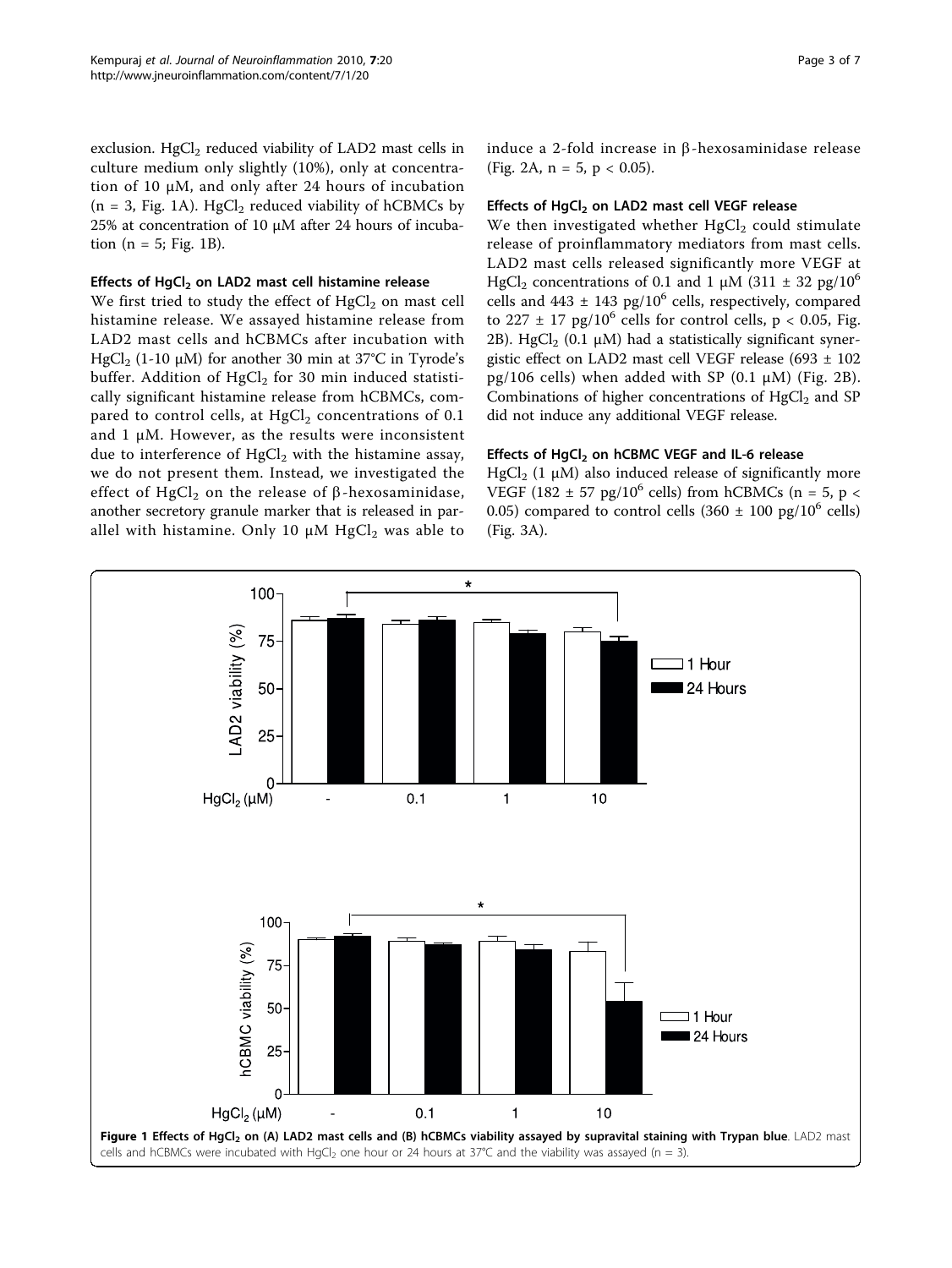<span id="page-3-0"></span>

LAD2 mast cells cannot synthesize IL-6. We, therefore, investigated the effect of  $HgCl<sub>2</sub>$  on IL-6 release from hCBMCs. HgCl<sub>2</sub> (0.1 and 1  $\mu$ M) significantly induced IL-6 release (466  $\pm$  57 pg/10<sup>6</sup> cells and 204  $\pm$  $47$  pg/ $10^6$  cells, respectively) compared to untreated control cells  $(13 \pm 25 \text{ pg}/10^6 \text{ cells}, n = 5, \text{Fig. 3B}).$  SP (5) μM), used as a positive control, also significantly increased IL-6 release (609  $\pm$  57 pg/10<sup>6</sup> cells) from hCBMCs. Addition of HgCl<sub>2</sub> (0.1) with SP (5  $\mu$ M) further increased IL-6 release to 745  $\pm$  117 pg/10<sup>6</sup> cells (Fig. 3B).



# **Discussion**

This is the first report to our knowledge showing that inorganic mercury in concentrations as low as  $0.1 \mu M$ can induce VEGF and IL-6 release from human cultured mast cells. We also report for the first time that mercury has a significant synergistic effect with SP (0.1 μM) on VEGF release; this amount of VEGF release is higher than what has previously been reported for hCBMCs [[19\]](#page-5-0). One paper has reported that  $HgCl<sub>2</sub>$  can induce release of histamine from primary lung and human leukemic mast cells (HMC-1 cells), but only at toxic levels of 0.33 mM [[20\]](#page-5-0). Here we show that HgCl<sub>2</sub> induces  $\beta$ hexosaminidase release, but only at a concentration of 10 μM. Mercury (10 μM) has previously been shown to induce release of  $\beta$ -hexosaminidase, IL-4 and TNF- $\alpha$ from a murine mast cell line and from mouse bone marrow-derived cultured mast cells; the secretion of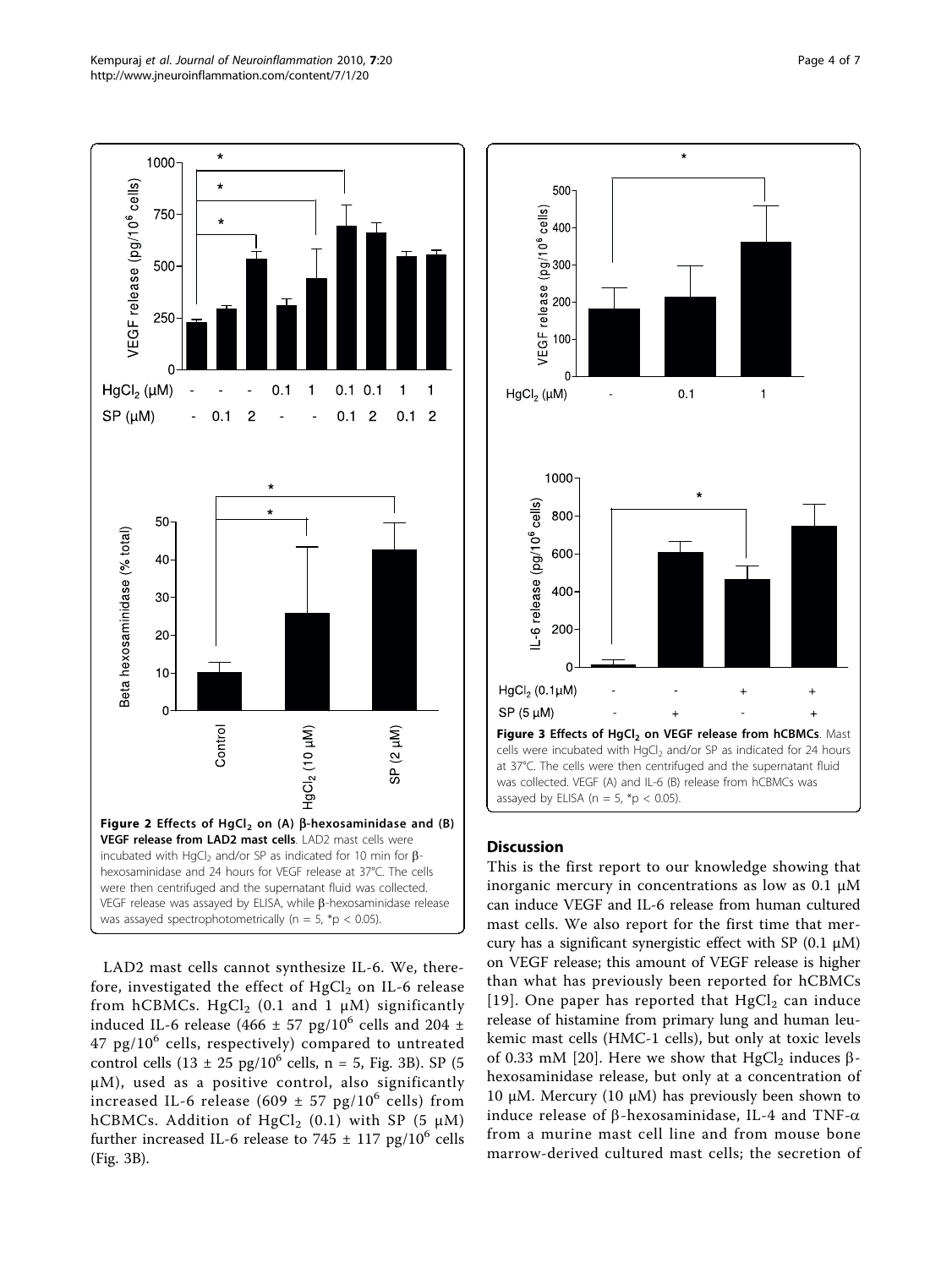cytokines mediated by  $HgCl<sub>2</sub>$  is additive to that which follows FcepsilonRI-induced mast cell activation [\[11](#page-5-0)]. In contrast,  $HgCl<sub>2</sub>$  does not have an effect on its own on release of histamine and IL-4 from human basophil, but only enhances allergic release at concentrations of 1 and 10 μM [[12](#page-5-0)]. This is also true for IL-4 release from rat mast cells [[21\]](#page-5-0). Clinical symptoms of mercury poisoning may be expected at blood levels of 1 μM [\[12](#page-5-0)]. However, brain mast cells may react to lower mercury concentrations, especially in vulnerable patient subpopulations.

Mast cells, by virtue of their location in the skin, respiratory tract, and gastrointestinal system are potential targets for environmental agents with immunotoxic effects [[22\]](#page-5-0). Mast cells are critical not only for allergic reactions, but also important in both innate and acquired immunity [[23](#page-6-0)], as well as in inflammation [\[24](#page-6-0)]. In view of the fact that a subgroup of ASD patients have allergy symptoms that do not appear to be triggered by IgE, it is noteworthy that mast cells can be stimulated by non-allergic triggers originating in the gut or the brain [[24](#page-6-0)], especially neuropeptides such as SP [[25](#page-6-0)] and neurotensin (NT) [[26](#page-6-0)]. Once activated, mast cells secrete numerous vasoactive, neurosensitizing and proinflammatory molecules that are relevant to ASD; these include histamine, proteases, VEGF, prostaglandin  $D_2$ , as well as cytokines such as IL-6 [\[24](#page-6-0)]. In particular, mast cells can secrete VEGF [[27,28\]](#page-6-0), an isoform of which is vasodilatory [[29](#page-6-0)] and is over expressed in delayed hypersensitivity reactions [[30\]](#page-6-0). In fact, mast cells can release VEGF [\[31\]](#page-6-0), IL-6 [\[32\]](#page-6-0) and other mediators "selectively" without degranulation [[33](#page-6-0)]. Such mediators could disrupt the gut-blood and blood-brain barriers (BBB) permitting brain inflammation [[34](#page-6-0)]. It is important to note that mercury can cross the BBB through a transport mechanism that can lead to significant brain concentrations, and that can persist for prolonged periods of time [[2,](#page-5-0)[35](#page-6-0)]. Activated brain mast cells can disrupt the BBB [[36](#page-6-0),[37](#page-6-0)] and further increase brain mercury levels.

The mechanisms of heavy metal neurotoxicity are not fully understood. Mercury increases cytosolic calcium levels in PC12 cells [[38\]](#page-6-0), and thimerosal does so in thymus lymphocytes [[39\]](#page-6-0). Mercury may also increase cellular oxidative stress since neurons are highly susceptible to reactive oxygen species (ROS) and neuronal mitochondria are especially vulnerable to oxidative damage [[40](#page-6-0)]. In fact, the primary dietary source of neurotoxic mercury compounds is via the ingestion of methylmercury from fish, which has been previously linked to neurological damage [\[41](#page-6-0)].

Mercury's activation of mast cell inflammatory mediator release may enhance allergic reactions in atopic individuals and exacerbate IgE-dependent diseases [[12\]](#page-5-0). Allergic symptomatology is often present in ASD patients

[[34\]](#page-6-0), and a survey of children with ASD in Italy reported that the strongest association was with a history of allergies [[42](#page-6-0)]. Moreover, a recent study reported increased atopic diseases, as well as elevated serum IgE and eosinophils in Asperger patients [[43](#page-6-0)]. In a National Survey of Children's Health, parents of autistic children reported symptoms of allergies more often than other children, with food allergies showing the greatest difference [[44\]](#page-6-0). A case series study also reported higher rate of food allergies in ASD children [[45](#page-6-0)]. In one study, 30% of autistic children ( $n = 30$ ) had a history of atopy as compared to 2.5% of age-matched "neurologic controls" (n = 30), but there was no difference in serum IgE or in skin prick tests to 12 common antigens [[46\]](#page-6-0), implicating triggers other than IgE. In another study, ASD patients did not have increased incidence of allergic asthma or allergic dermatitis [\[42](#page-6-0)], but this study included only ASD patients that were positive to RAST/skin testing. Finally, a preliminary report indicated that the prevalence of ASD may be 10-fold higher [[47\]](#page-6-0) than the general population (1/100 children) in mastocytosis patients [[48\]](#page-6-0), characterized by increased number of hyperactive mast cells in many tissues, with symptoms that include allergies, food intolerances and "brain fog" [[49,50\]](#page-6-0).

Some epidemiological studies have failed to find a significant relationship between mercury exposure from vaccines and autism [\[3](#page-5-0)-[7\]](#page-5-0). Nevertheless, 87% of children included in the US Vaccine Adverse Event Reporting System (VAERS) have ASD [[8](#page-5-0)]. Moreover, a paper based on computerized medical records in the Vaccine Safety Datalink concluded there was "significantly increased rate ratios for ASD with mercury exposure from Thimerosal-containing vaccines" [[9](#page-5-0)]. Also, there are a series of epidemiological studies conducted in the USA that have found significant associations between environmental sources of mercury exposure and ASDs [[51](#page-6-0)]. In addition, patients with severe ASD have evidence of significantly increased urinary porphyrins consistent with mercury intoxication [\[52-55](#page-6-0)]. Mercury toxicity may also affect critical methylation pathways in vulnerable cells [\[56\]](#page-6-0).

ASD are a group of pervasive developmental disorders that include autistic disorder, Asperger's disorder, and atypical autism - also known as pervasive developmental disorder-not otherwise specified (PDD-NOS). These are neurodevelopmental disorders diagnosed in early childhood [\[57](#page-6-0)]. They are characterized by various degrees of dysfunctional communication and social skills, repetitive and stereotypic behaviors, as well as attention, cognitive, learning and sensory defects [[57](#page-6-0),[58](#page-6-0)]. ASD cases have increased more than 10-fold during the last decade to a prevalence of 1/100 children [\[44](#page-6-0),[57,59\]](#page-6-0). However, there is no known distinct pathogenesis, there are no biomarkers, and there is no effective treatment [\[60\]](#page-6-0).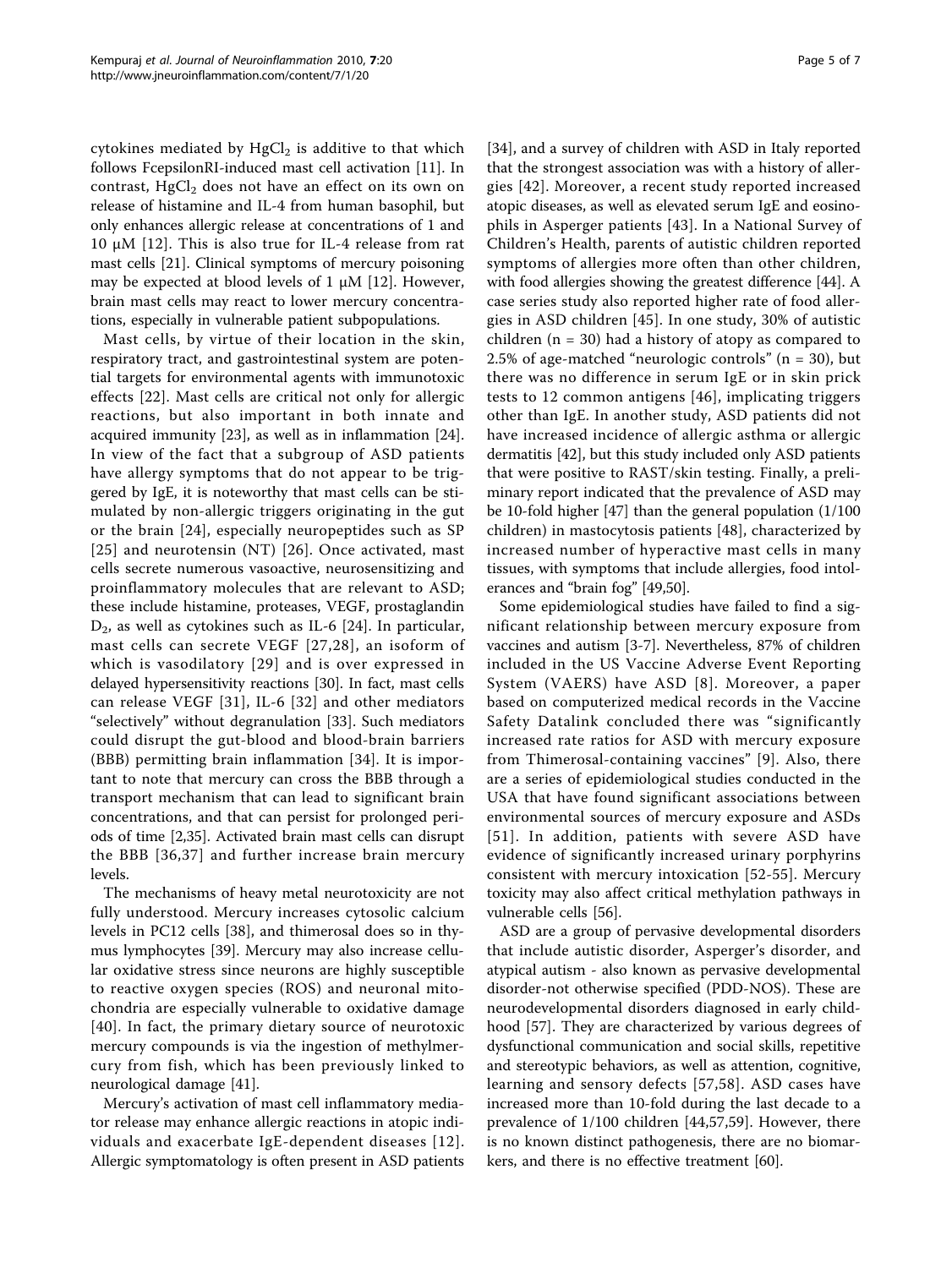<span id="page-5-0"></span>ASD may result from a combination of genetic/biochemical susceptibility and epigenetic exposure to environmental factors, including reduced ability to excrete mercury and/or exposure to mercury at critical developmental periods [2,[56](#page-6-0)]. A number of papers have suggested that ASD may be associated with immune dysfunction [[61\]](#page-6-0), while a recent review made the case that ASD may be a neuroimmune disorder involving mast cell activation [\[34](#page-6-0)].

# Conclusions

The results of the present study support the biological plausibility of how mercury could contribute to ASD pathogenesis by inducing VEGF and IL-6 release from mast cells, and as a result disrupt the BBB and thus permit brain inflammation. Further studies should investigate the effect of mercury and thimerosal alone or together with allergic and non-immune triggers.

#### Abbreviations

ASD: Autism Spectrum Disorders; (DPBS): Dulbecco's phosphate buffered saline; hCBMCs: human umbilical cord blood-derived cultured mast cells; ELISA: enzyme-linked immunosorbent assay; HgCl<sub>2</sub>: mercury chloride; PDD-NOS: pervasive developmental disorder-not otherwise specified; (NT): neurotensin; (SP): Substance P; rhSCF: recombinant human stem cell factor; VAERS: Vaccine Adverse Event Reporting System; VEGF: vascular endothelial growth factor.

#### Acknowledgements

This work was funded in part by the Safe Minds (Huntington Beach, CA) and the Defeat Autism Now Coalition (San Diego, CA), as well as Theta Biomedical Consulting and Development Co., Inc. (Brookline, MA). Christos Damianos Kalogeromitros participated in some aspects of this work as part of his IB project at Athens College, Greece.

#### Author details

<sup>1</sup>Molecular Immunopharmacology and Drug Discovery Laboratory, Department of Pharmacology and Experimental Therapeutics, Tufts University School of Medicine and Tufts Medical Center, Boston, MA 02111, USA. <sup>2</sup>Department of Obstetrics & Gynecology, Maternal-Fetal Medicine, Tufts University School of Medicine and Tufts Medical Center, Boston, MA 02111, USA. <sup>3</sup>Department of Biochemistry, Tufts University School of Medicine, Boston, MA 02111, USA. <sup>4</sup>Department of Internal Medicine, Tufts University School of Medicine and Tufts Medical Center, Boston, MA 02111, USA. 5 Department of Psychiatry, Tufts University School of Medicine and Tufts Medical Center, Boston, MA 02111, USA.

#### Authors' contributions

This study is based on an original idea of TCT. TCT and DK wrote the manuscript. DK and SA carried out the cytokine,  $\beta$ -hexosaminidase and histamine assays. JH, AM, BZ carried out the viability assays and some mediator assays. EP provided umbilical cord blood. All authors have read and approved the manuscript.

#### Competing interests

TCT is on the Scientifc Advisory Board of The Mastocytosis Society. TCT is the inventor of US patents No. 6,624,148; 6,689,748; 6,984,667 and EPO 1365777, which cover methods and compositions of mast cell blockers in neuroinflammatory conditions, as well as US patent application No.12/ 534,571 for diagnosis and treatment of ASD.

#### Received: 3 December 2009 Accepted: 11 March 2010 Published: 11 March 2010

#### References

- 1. Monroe RK, Halvorsen SW: Environmental toxicants inhibit neuronal Jak tyrosine kinase by mitochondrial disruption. NeuroToxicol 2009, 30:589-598.
- 2. Geier DA, King PG, Sykes LK, Geier MR: [A comprehensive review of](http://www.ncbi.nlm.nih.gov/pubmed/19106436?dopt=Abstract) [mercury provoked autism.](http://www.ncbi.nlm.nih.gov/pubmed/19106436?dopt=Abstract) Indian J Med Res 2008, 128:383-411.
- Stehr-Green P, Tull P, Stellfeld M, Mortenson PB, Simpson D: [Autism and](http://www.ncbi.nlm.nih.gov/pubmed/12880876?dopt=Abstract) [thimerosal-containing vaccines: lack of consistent evidence for an](http://www.ncbi.nlm.nih.gov/pubmed/12880876?dopt=Abstract) [association.](http://www.ncbi.nlm.nih.gov/pubmed/12880876?dopt=Abstract) Am J Prev Med 2003, 25:101-106.
- 4. D'Souza Y, Fombonne E, Ward BJ: [No evidence of persisting measles virus](http://www.ncbi.nlm.nih.gov/pubmed/17015560?dopt=Abstract) [in peripheral blood mononuclear cells from children with autism](http://www.ncbi.nlm.nih.gov/pubmed/17015560?dopt=Abstract) [spectrum disorder.](http://www.ncbi.nlm.nih.gov/pubmed/17015560?dopt=Abstract) Pediatrics 2006, 118:1664-1675.
- 5. DeStefano F: [Vaccines and autism: evidence does not support a causal](http://www.ncbi.nlm.nih.gov/pubmed/17928818?dopt=Abstract) [association.](http://www.ncbi.nlm.nih.gov/pubmed/17928818?dopt=Abstract) Clin Pharmacol Ther 2007, 82:756-759.
- 6. Baker JP: [Mercury, vaccines, and autism: One controversy, three histories.](http://www.ncbi.nlm.nih.gov/pubmed/18172138?dopt=Abstract) Am J Public Health 2008, 98:244-253.
- 7. Fombonne E: [Thimerosal disappears but autism remains.](http://www.ncbi.nlm.nih.gov/pubmed/18180423?dopt=Abstract) Arch Gen Psychiatry 2008, 65:15-16.
- 8. Woo EJ, Ball R, Landa R, Zimmerman AW, Braun MM: [Developmental](http://www.ncbi.nlm.nih.gov/pubmed/17656395?dopt=Abstract) [regression and autism reported to the Vaccine Adverse Event Reporting](http://www.ncbi.nlm.nih.gov/pubmed/17656395?dopt=Abstract) [System.](http://www.ncbi.nlm.nih.gov/pubmed/17656395?dopt=Abstract) Autism 2007, 11:301-310.
- 9. Young HA, Geier DA, Geier MR: [Thimerosal exposure in infants and](http://www.ncbi.nlm.nih.gov/pubmed/18482737?dopt=Abstract) [neurodevelopmental disorders: an assessment of computerized medical](http://www.ncbi.nlm.nih.gov/pubmed/18482737?dopt=Abstract) [records in the Vaccine Safety Datalink.](http://www.ncbi.nlm.nih.gov/pubmed/18482737?dopt=Abstract) J Neurol Sci 2008, 271:110-118.
- 10. Jiang Y, Moller G: [In vitro effects of HgCl2 on murine lymphocytes. I.](http://www.ncbi.nlm.nih.gov/pubmed/7897203?dopt=Abstract) [Preferable activation of CD4+ T cells in a responder strain.](http://www.ncbi.nlm.nih.gov/pubmed/7897203?dopt=Abstract) J Immunol 1995, 154:3138-3146.
- 11. Dastych J, Walczak-Drzewiecka A, Wyczolkowska J, Metcalfe DD: [Murine](http://www.ncbi.nlm.nih.gov/pubmed/10359893?dopt=Abstract) [mast cells exposed to mercuric chloride release granule-associated](http://www.ncbi.nlm.nih.gov/pubmed/10359893?dopt=Abstract) [N-acetyl-beta-D-hexosaminidase and secrete IL-4 and TNF-alpha.](http://www.ncbi.nlm.nih.gov/pubmed/10359893?dopt=Abstract) J Allergy Clin Immunol 1999, 103:1108-1114.
- 12. Strenzke N, Grabbe J, Plath KE, Rohwer J, Wolff HH, Gibbs BF: [Mercuric](http://www.ncbi.nlm.nih.gov/pubmed/11485386?dopt=Abstract) [chloride enhances immunoglobulin E-dependent mediator release from](http://www.ncbi.nlm.nih.gov/pubmed/11485386?dopt=Abstract) [human basophils.](http://www.ncbi.nlm.nih.gov/pubmed/11485386?dopt=Abstract) Toxicol Appl Pharmacol 2001, 174:257-263.
- 13. Suzuki Y, Yoshimaru T, Yamashita K, Matsui T, Yamaki M, Shimizu K: [Exposure of RBL-2H3 mast cells to Ag\(+\) induces cell degranulation and](http://www.ncbi.nlm.nih.gov/pubmed/11341783?dopt=Abstract) [mediator release.](http://www.ncbi.nlm.nih.gov/pubmed/11341783?dopt=Abstract) Biochem Biophys Res Commun 2001, 283:707-714.
- 14. Kirshenbaum AS, Akin C, Wu Y, Rottem M, Goff JP, Beaven MA, et al: [Characterization of novel stem cell factor responsive human mast cell](http://www.ncbi.nlm.nih.gov/pubmed/12801524?dopt=Abstract) [lines LAD 1 and 2 established from a patient with mast cell sarcoma/](http://www.ncbi.nlm.nih.gov/pubmed/12801524?dopt=Abstract) [leukemia; activation following aggregation of FcepsilonRI or FcgammaRI.](http://www.ncbi.nlm.nih.gov/pubmed/12801524?dopt=Abstract) Leuk Res 2003, 27:677-682.
- 15. Kempuraj D, Saito H, Kaneko A, Fukagawa K, Nakayama M, Toru H, et al: [Characterization of mast cell-committed progenitors present in human](http://www.ncbi.nlm.nih.gov/pubmed/10233886?dopt=Abstract) [umbilical cord blood.](http://www.ncbi.nlm.nih.gov/pubmed/10233886?dopt=Abstract) Blood 1999, 93:3338-3346.
- 16. Kempuraj D, Papadopoulou NG, Lytinas M, Huang M, Kandere-Grzybowska K, Madhappan B, et al: [Corticotropin-releasing hormone and](http://www.ncbi.nlm.nih.gov/pubmed/14576187?dopt=Abstract) [its structurally related urocortin are synthesized and secreted by human](http://www.ncbi.nlm.nih.gov/pubmed/14576187?dopt=Abstract) [mast cells.](http://www.ncbi.nlm.nih.gov/pubmed/14576187?dopt=Abstract) Endocrinology 2004, 145:43-48.
- 17. Puri N, Roche PA: [Mast cells possess distinct secretory granule subsets](http://www.ncbi.nlm.nih.gov/pubmed/18250339?dopt=Abstract) [whose exocytosis is regulated by different SNARE isoforms.](http://www.ncbi.nlm.nih.gov/pubmed/18250339?dopt=Abstract) Proc Natl Acad Sci USA 2008, 105:2580-2585
- 18. Kempuraj D, Madhappan B, Christodoulou S, Boucher W, Cao J, Papadopoulou N, et al: [Flavonols inhibit proinflammatory mediator](http://www.ncbi.nlm.nih.gov/pubmed/15912140?dopt=Abstract) [release, intracellular calcium ion levels and protein kinase C theta](http://www.ncbi.nlm.nih.gov/pubmed/15912140?dopt=Abstract) [phosphorylation in human mast cells.](http://www.ncbi.nlm.nih.gov/pubmed/15912140?dopt=Abstract) Br J Pharmacol 2005, 145:934-944.
- 19. Kempuraj D, Tagen M, Iliopoulou BP, Clemons A, Vasiadi M, Boucher W, et al: [Luteolin inhibits myelin basic protein-induced human mast cell](http://www.ncbi.nlm.nih.gov/pubmed/18806808?dopt=Abstract) [activation and mast cell dependent stimulation of Jurkat T cells.](http://www.ncbi.nlm.nih.gov/pubmed/18806808?dopt=Abstract) Br J Pharmacol 2008, 155:1076-1084.
- 20. Schedle A, Samorapoompichit P, Fureder W, Rausch-Fan XH, Franz A, Sperr WR, et al: [Metal ion-induced toxic histamine release from human](http://www.ncbi.nlm.nih.gov/pubmed/9492216?dopt=Abstract) [basophils and mast cells.](http://www.ncbi.nlm.nih.gov/pubmed/9492216?dopt=Abstract) J Biomed Mater Res 1998, 39:560-567.
- 21. Wu Z, Pearson A, Oliveira D: [Characterization of cis-regulatory elements](http://www.ncbi.nlm.nih.gov/pubmed/19604304?dopt=Abstract) [conferring mercury-induced interleukin-4 gene expression in rat mast](http://www.ncbi.nlm.nih.gov/pubmed/19604304?dopt=Abstract) [cells: a role for signal transducer and activator of transcription 6 and](http://www.ncbi.nlm.nih.gov/pubmed/19604304?dopt=Abstract) [TATA box binding sites.](http://www.ncbi.nlm.nih.gov/pubmed/19604304?dopt=Abstract) Immunology 2009, 127:530-538.
- 22. Paus R, Theoharides TC, Arck PC: [Neuroimmunoendocrine circuitry of the](http://www.ncbi.nlm.nih.gov/pubmed/16269267?dopt=Abstract) '[brain-skin connection](http://www.ncbi.nlm.nih.gov/pubmed/16269267?dopt=Abstract)'. Trends Immunol 2006, 27:32-39.